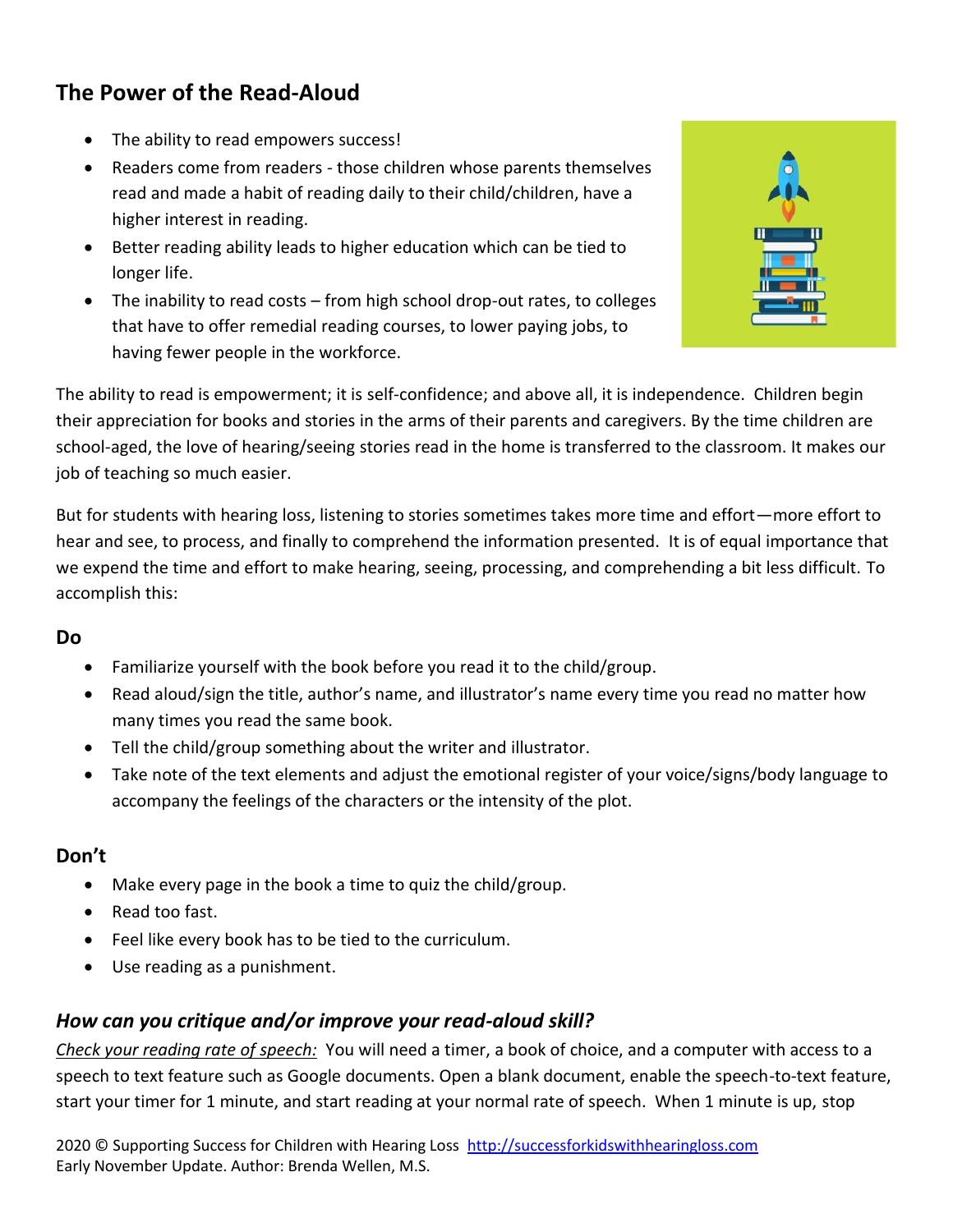reading, and check the word count. I did this recently, and found that I read at 160 wpm. Adults talk at approximately 200 words per minute, but most children only process about 125 words per minute. It took me a few tries to get my word count down to 125 words per minute. The slowest I felt comfortable reading was around 140 words per minute. I now know, like most adults, I need to slow down my read-aloud rate.

*Check your enunciation:* The speech-to-text feature is also a great tool if you want to check whether you are enunciating words properly. In Texas, we have a tendency to runallourwordstogether. Making a conscious effort to enunciate words properly, especially target words and phrases, is difficult but it can be done.

*Check your body language or signing from the viewpoint of the child/group:* Video record yourself reading and/or signing a book. It's best if you can record yourself at the natural time you read to your students. Check your posture, the gestures you use, the sentence structure and signs you use. Turn the sound down and watch the recording. Does the story flow? Are the signs correct? Does your body language match the tone of the story? See principles of reading to Deaf children in [ASL.](https://www3.gallaudet.edu/clerc-center/info-to-go/literacy/literacy-it-all-connects/reading-to-students.html)

*Check your engagement level:* With proper permission, record yourself reading to your class or student so their reactions can be seen on the video. Are they interested? Are they engaged? Can they hear/see you? How many times are you stopping to quiz the audience? What kinds of questions are the students posing? How



many times are you interrupted? An alternative to recording yourself is to ask a trusted colleague to observe you and give positive and constructive feedback. Have a short list of behaviors for the observer to focus upon.

Telling stories is an art. With practice it can be done well. When you think about it, there is a story waiting to be told in every subject area. Reading aloud doesn't have to be confined to English Language Arts class. Stories of discovery and invention in science and math, stories of victory and loss in history and sports, stories of imagination and perspective in art, stories of overcoming the odds despite disability, race, gender, and society norms - the list is endless.

I like to close my student sessions with a story just for fun, allowing the student to choose the book from three or four I've brought along. Most of the time, it's a positive end to our time and the books are remembered well when/if they are read again. Whatever the age of the students you serve, I encourage you to read-aloud to them.

### Sources:

- Trelease, J. (2013). *The read aloud handbook* (7<sup>th</sup> ed.). Penguin Books.
- Cole, E.B. & Flexer, C. (2016). *Children with hearing loss: developing listening and talking*. Plural Publishing.

2020 © Supporting Success for Children with Hearing Loss [http://successforkidswithhearingloss.com](http://successforkidswithhearingloss.com/) Early November Update. Author: Brenda Wellen, M.S.